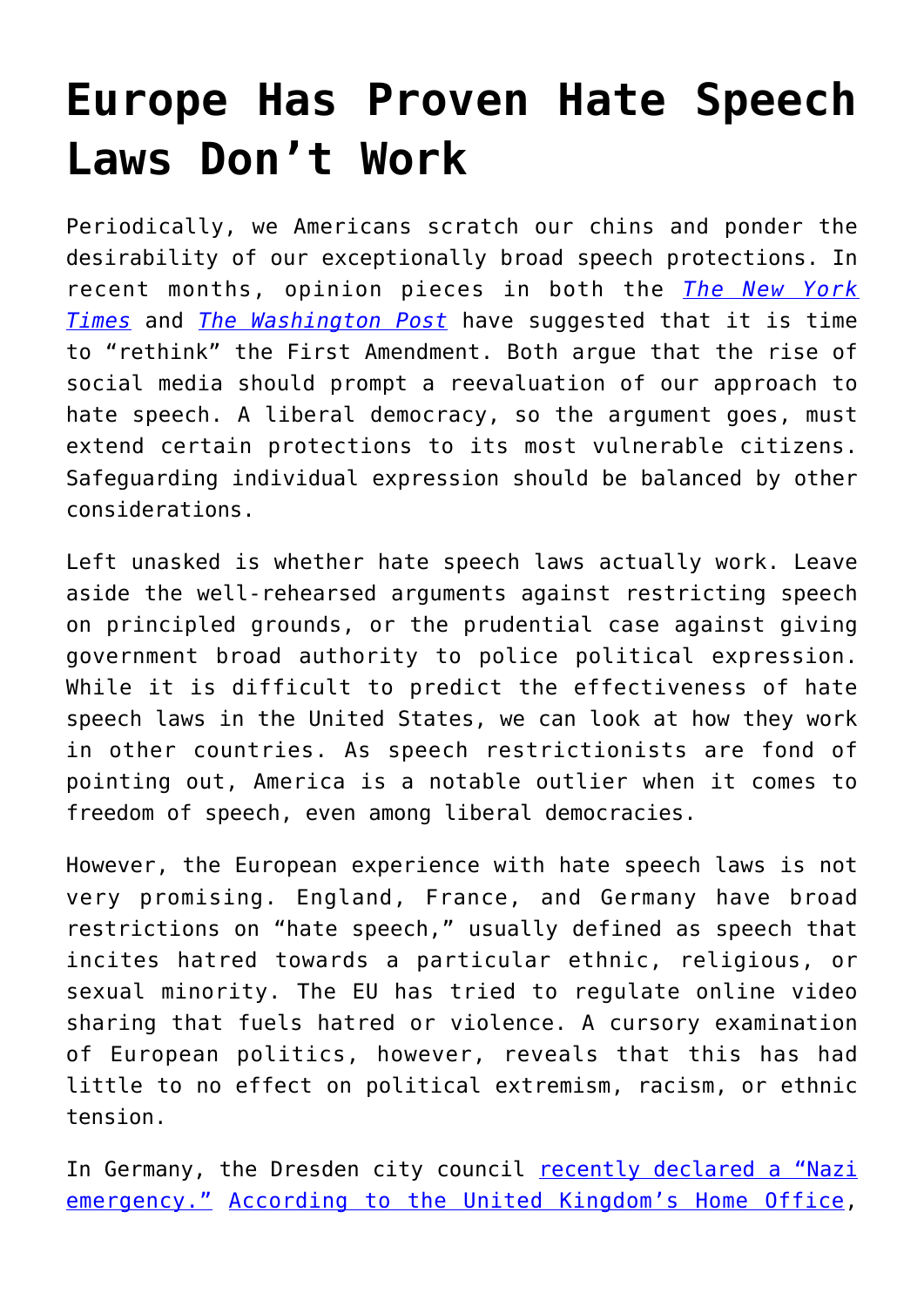hate crimes have doubled over the past five years. Human Rights Watch describes the rise of anti-Semitism in Europe as ["alarming."](https://www.hrw.org/news/2019/06/04/alarming-rise-anti-semitism-europe)

These failures have not deterred European policymakers – [Germany is on the verge of tightening its hate](https://www.nytimes.com/2019/10/30/world/europe/germany-gun-hate-speech-laws.html) [speech laws](https://www.nytimes.com/2019/10/30/world/europe/germany-gun-hate-speech-laws.html) – but they should give Americans pause. The practical effect of German policy has been [the creation of a](https://foreignpolicy.com/2019/11/06/germany-online-crackdowns-inspired-the-worlds-dictators-russia-venezuela-india/) [blueprint for regulating online speech for authoritarian](https://foreignpolicy.com/2019/11/06/germany-online-crackdowns-inspired-the-worlds-dictators-russia-venezuela-india/) [governments in Russia and Vietnam,](https://foreignpolicy.com/2019/11/06/germany-online-crackdowns-inspired-the-worlds-dictators-russia-venezuela-india/) not a reduction in hatred or political extremism.

Indeed, one senses that even for speech restrictionists, the purpose of hate speech laws is more symbolic than functional. But symbolic of what? Far from being totems of tolerance or inclusion, European speech restrictions are symptomatic of institutional malaise. We are treated to the absurd spectacle of British police chasing down Twitter users for offensive tweets, [or the French government jailing activists for the](https://www.theguardian.com/world/2019/aug/29/french-court-jails-far-right-activists-over-anti-migrant-alps-stunt) [high crime of displaying a political banner on a ski slope.](https://www.theguardian.com/world/2019/aug/29/french-court-jails-far-right-activists-over-anti-migrant-alps-stunt) Meanwhile, issues that have roiled the continent's politics for years – immigration, Islamic extremism, the troubled relationship between the European Union and its member states – fester beneath the surface.

Since the Great Recession, the default response to political crises on both sides of the Atlantic has been a feverish search for scapegoats and superficial fixes. Everything from social media to Russian meddling has been blamed for populist spasms against immigration, demographic change, and economic stagnation. These explanations are attractive because they absolve our leadership class of responsibility while suggesting easy fixes to thorny political issues. Block a few Russian bots and viral videos, so the argument goes, and we can get back to business as usual. The left-wing fixation on banning Donald Trump from Twitter is merely the latest in this desperate search for a shortcut back to normality.